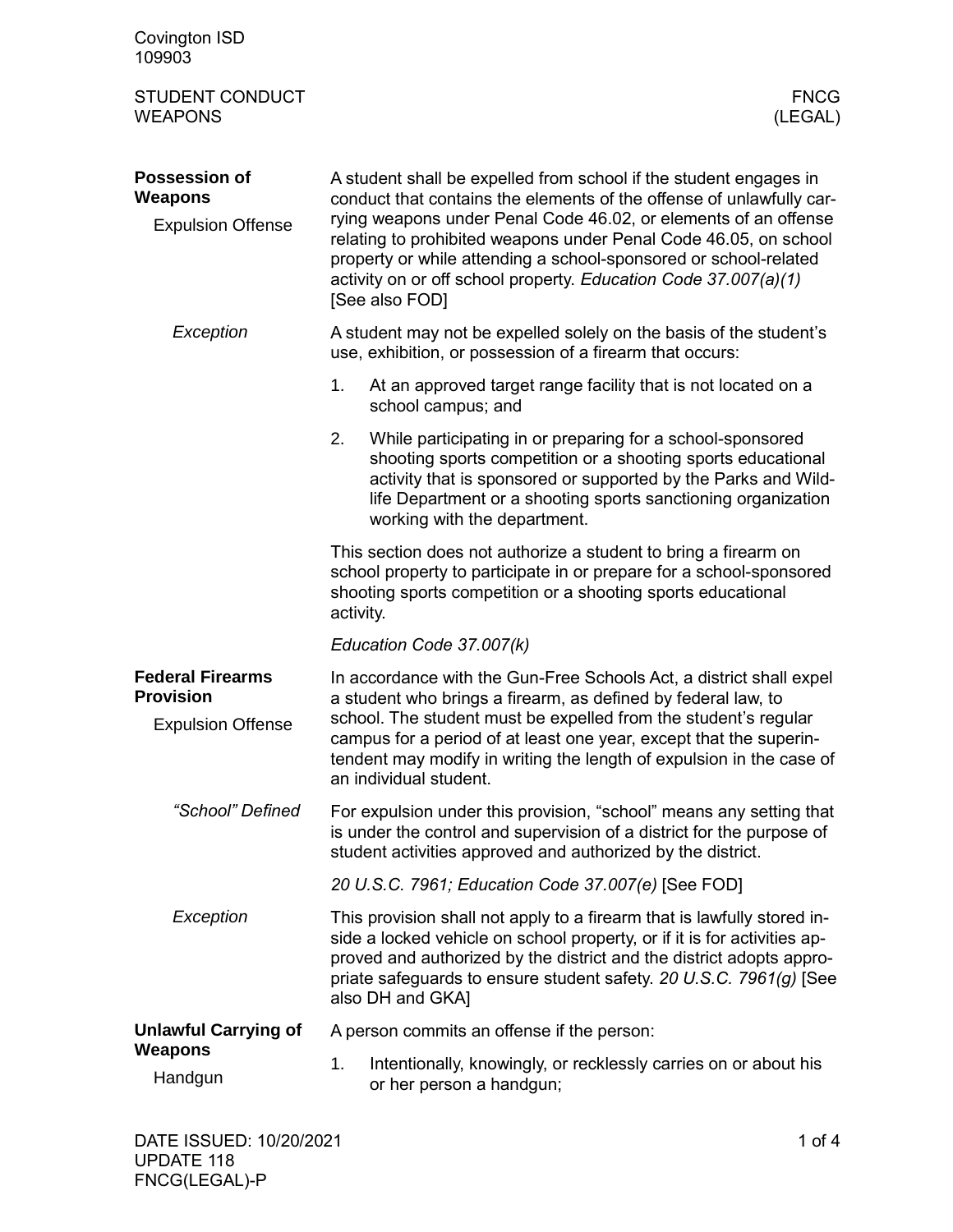| Covington ISD<br>109903                  |                                                                                                                                                                                                                                                                                                                                                                                 |         |                                                                                                                                                                                                 |  |
|------------------------------------------|---------------------------------------------------------------------------------------------------------------------------------------------------------------------------------------------------------------------------------------------------------------------------------------------------------------------------------------------------------------------------------|---------|-------------------------------------------------------------------------------------------------------------------------------------------------------------------------------------------------|--|
| <b>STUDENT CONDUCT</b><br><b>WEAPONS</b> |                                                                                                                                                                                                                                                                                                                                                                                 |         | <b>FNCG</b><br>(LEGAL)                                                                                                                                                                          |  |
|                                          | 2.                                                                                                                                                                                                                                                                                                                                                                              |         | At the time of the offense is younger than 21 years of age or<br>has been convicted of certain offenses described in Penal<br>Code $46.02(a)$ ; and                                             |  |
|                                          | 3.                                                                                                                                                                                                                                                                                                                                                                              | trol.   | Is not on the person's own premises or premises under the<br>person's control; or inside of or directly en route to a motor ve-<br>hicle that is owned by the person or under the person's con- |  |
|                                          | Penal Code 46.02(a)                                                                                                                                                                                                                                                                                                                                                             |         |                                                                                                                                                                                                 |  |
| Location-Restricted<br>Knife             | A person commits an offense if the person:                                                                                                                                                                                                                                                                                                                                      |         |                                                                                                                                                                                                 |  |
|                                          | 1.                                                                                                                                                                                                                                                                                                                                                                              |         | Intentionally, knowingly, or recklessly carries on or about his<br>or her person a location-restricted knife;                                                                                   |  |
|                                          | 2.                                                                                                                                                                                                                                                                                                                                                                              |         | Is younger than 18 years of age at the time; and                                                                                                                                                |  |
|                                          | 3.                                                                                                                                                                                                                                                                                                                                                                              | Is not: |                                                                                                                                                                                                 |  |
|                                          |                                                                                                                                                                                                                                                                                                                                                                                 | a.      | On the person's own premises or premises under the<br>person's control;                                                                                                                         |  |
|                                          |                                                                                                                                                                                                                                                                                                                                                                                 | b.      | Inside of or directly en route to a motor vehicle that is<br>owned by the person or under the person's control; or                                                                              |  |
|                                          |                                                                                                                                                                                                                                                                                                                                                                                 | c.      | Under the direct supervision of a parent or legal guard-<br>ian of the person.                                                                                                                  |  |
|                                          | Penal Code 46.02(a-4)                                                                                                                                                                                                                                                                                                                                                           |         |                                                                                                                                                                                                 |  |
| Additional Handgun<br><b>Offenses</b>    | A person commits an offense if the person carries a handgun in vi-<br>olation of Penal Code 46.02(a-5)-(a-7). Penal Code 46.02                                                                                                                                                                                                                                                  |         |                                                                                                                                                                                                 |  |
| <b>Definitions</b><br>Firearm            | For purposes of state law, "handgun" means any firearm that is de-<br>signed, made, or adapted to be fired with one hand. A "firearm"<br>means any device designed, made, or adapted to expel a projectile<br>through a barrel by using the energy generated by an explosion or<br>burning substance or any device readily convertible to that use.<br>Penal Code 46.01(3), (5) |         |                                                                                                                                                                                                 |  |
| Location-<br><b>Restricted Knife</b>     | "Location-restricted knife" means a knife with a blade over 5-1/2<br>inches. Penal Code 46.01(6)                                                                                                                                                                                                                                                                                |         |                                                                                                                                                                                                 |  |
| <b>Prohibited Weapons</b>                | Under Penal Code 46.05, a person commits an offense if the per-<br>son intentionally or knowingly possesses, manufactures, trans-<br>ports, repairs, or sells:                                                                                                                                                                                                                  |         |                                                                                                                                                                                                 |  |
|                                          | 1.                                                                                                                                                                                                                                                                                                                                                                              |         | An explosive weapon (any explosive or incendiary bomb, gre-<br>nade, rocket, or mine that is designed, made, or adapted for<br>the purpose of inflicting serious bodily injury, death, or sub-  |  |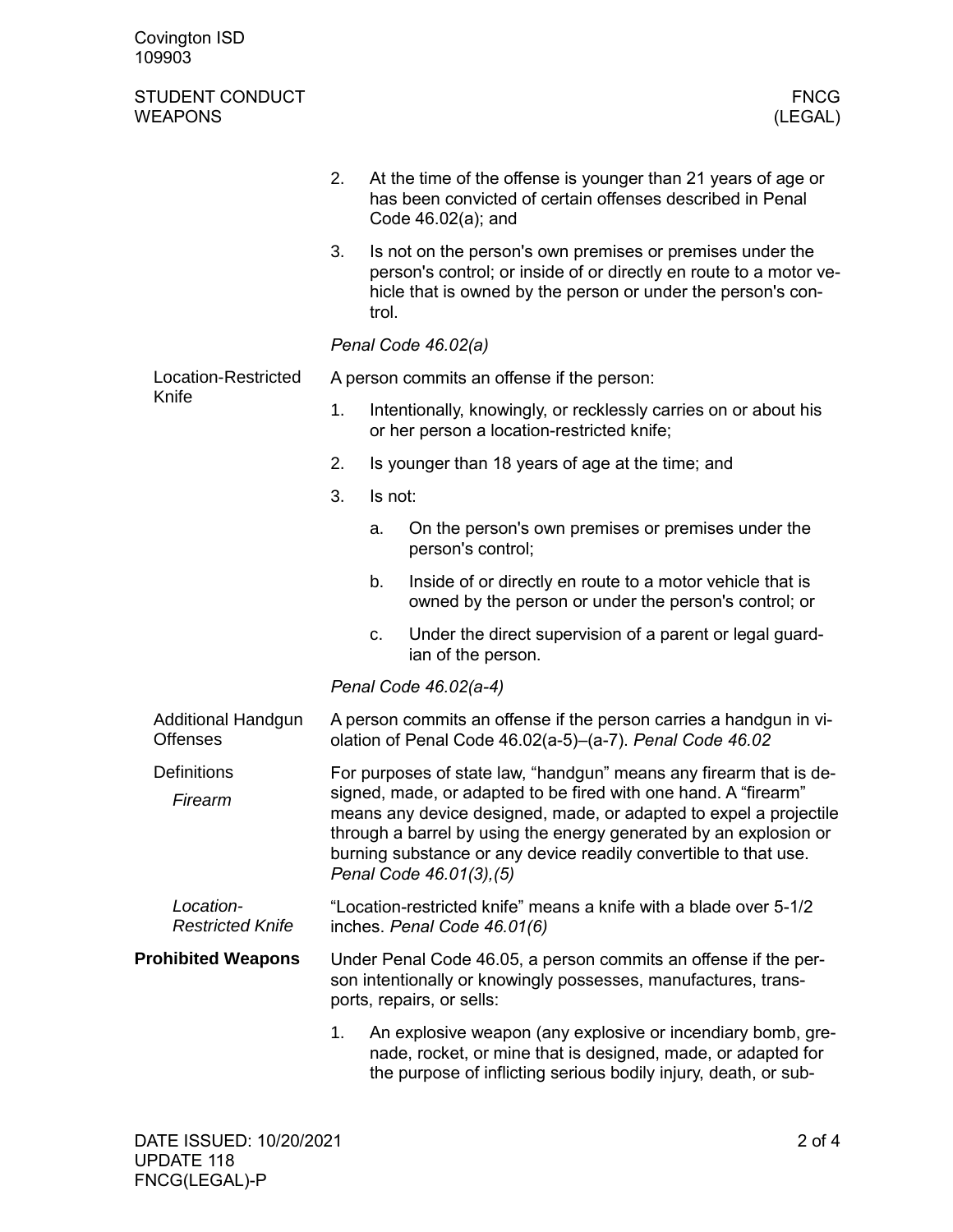Covington ISD 109903

## STUDENT CONDUCT AND RESERVE THE STUDENT CONDUCT THE STUDENT OF STUDENT CONDUCT WEAPONS (LEGAL)

stantial property damage, or for the principal purpose of causing such a loud report as to cause undue public alarm or terror, and includes a device designed, made, or adapted for delivery or shooting an explosive weapon). *Penal Code 46.01(2)*

- 2. A machine gun (any firearm that is capable of shooting more than two shots automatically, without manual reloading, by a single function of the trigger). *Penal Code 46.01(9)*
- 3. A short-barrel firearm (rifle with a barrel length of less than 16 inches or a shotgun with a barrel length of less than 18 inches, or any weapon made from a rifle or shotgun that, as altered, has an overall length of less than 26 inches). *Penal Code 46.01(10)*
- 4. Armor-piercing ammunition (handgun ammunition that is designed primarily for the purpose of penetrating metal or body armor and to be used primarily in pistols and revolvers). *Penal Code 46.01(12)*
- 5. A chemical dispensing device (a device, other than a small chemical dispenser sold commercially for personal protection, that is designed, made, or adapted for the purpose of dispensing a chemical capable of causing an adverse psychological or physiological effect on a human being). *Penal Code 46.01(14)*
- 6. A zip gun (a device or combination of devices that was not originally a firearm and is adapted to expel a projectile through a smooth-bore or rifled-bore barrel by using the energy generated by an explosion or burning substance). *Penal Code 46.01(16)*
- 7. A tire deflation device (a device, including a caltrop or spike strip, that, when driven over, impedes or stops the movement of a wheeled vehicle by puncturing one or more of the vehicle's tires; it does not include a traffic control device that is designed to puncture one or more of a vehicle's tires when driven over in a specific direction, and has a clearly visible sign posted in close proximity to the traffic control device that prohibits entry or warns motor vehicle operators of the traffic control device). *Penal Code 46.01(17)*
- 8. An improvised explosive device (a completed and operational bomb designed to cause serious bodily injury, death, or substantial property damage that is fabricated in an improvised manner using nonmilitary components. It does not include unassembled components that can be legally purchased and possessed without a license, permit, or other governmental